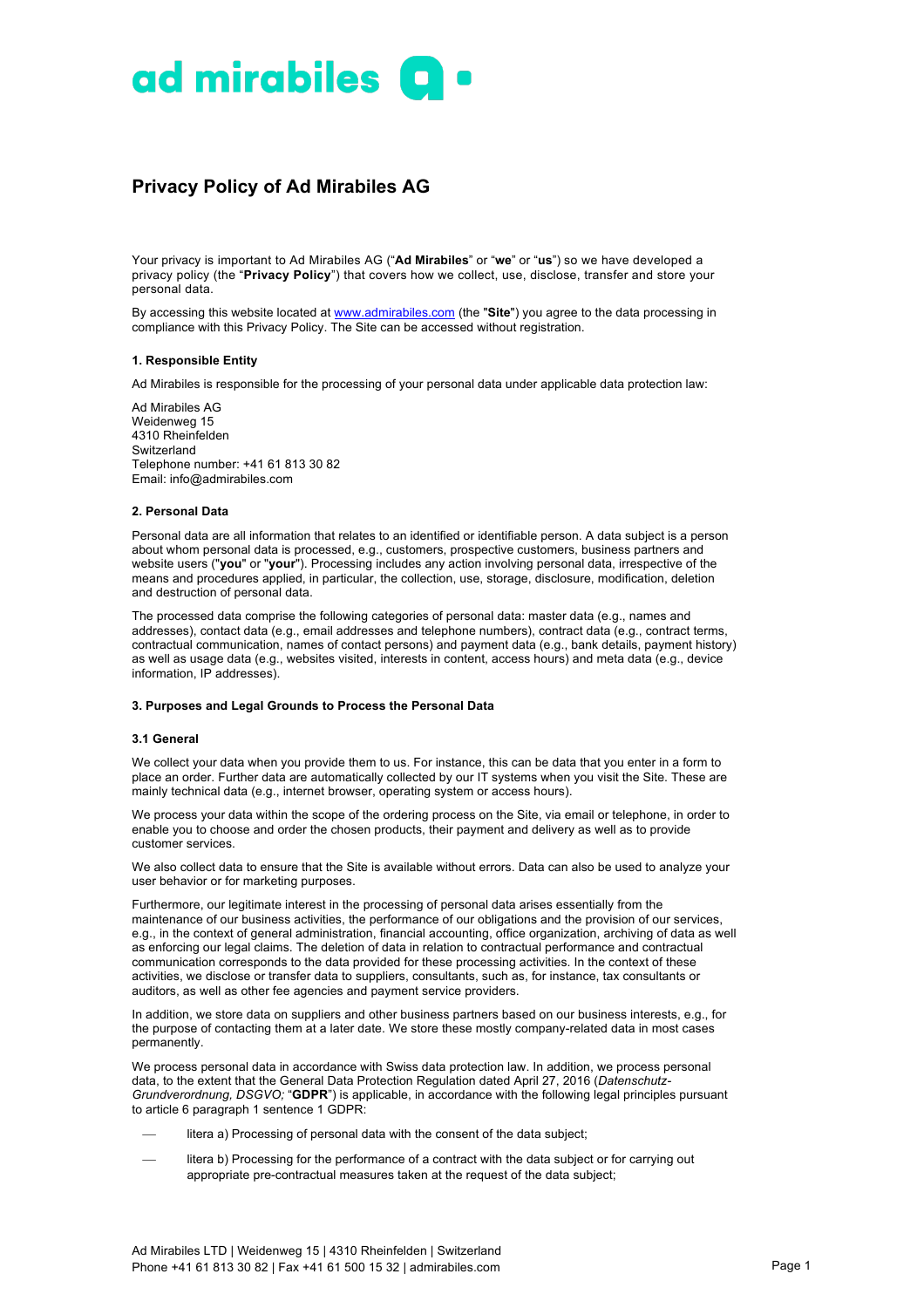

- litera c) Processing for compliance with a legal obligation;
- litera d) Processing to protect the vital interests of the data subject or of another natural person;
- litera f) Processing for the purposes of the legitimate interests pursued by us or by a third party, except where such interests are overridden by the interests or fundamental rights and freedoms of the data subject which require protection of personal data.

We process personal data for the period of time required for the respective purpose or purposes. In the case of longer-term storage obligations due to applicable legal and other obligations, we will restrict the processing accordingly.

The data will be deleted when the data are no longer required for the performance of contractual or legal obligations and for the purpose of carrying out any warranty or similar obligations. The necessity of storing the data is reviewed at irregular intervals. In all other respects, the statutory storage obligations apply.

#### **3.2 Consent**

In addition, we process your personal data when and to the extent that you have provided us with your consent. This data will only be used for the purpose and to the extent that you have consented, e.g., we will only inform you about our products and services in accordance with your consent.

The legal ground for data processing based on your consent is article 6 paragraph 1 sentence 1 litera a GDPR, in which case you have the right of revocation for the future. You can send the revocation by letter or email to the contact data of the responsible entity mentioned in section 1 of this Privacy Policy. The legality of the data processing carried out up to the exercise of your rights remains unaffected.

The personal data will be deleted after completion of the purpose for which you provided your consent, in compliance with the statutory storage obligations.

Within the limits of your consent, your personal data may be transferred to third parties.

#### **3.3 Automatically Generated Data**

Upon each access to the Site, some data are automatically processed in log files, which originate from your end device and may also include personal data. This applies to the following data:

- the operating system of your end device;
- the type of browser you use;
- name of your provider;
- your IP address;
- date and time of the access:
- the websites visited, including any search terms;
- websites from which you have accessed our Site.

We do not process these data together with other personal data about you, i.e., we do not relate the aforementioned data to your person. The legal ground for the processing of automatically generated data is article 6 paragraph 1 sentence 1 litera f GDPR. The processing is necessary to ensure the functionality of the Site as well as to optimize and correctly present the contents of our Site and to provide law enforcement authorities with the information required for criminal prosecution in the event of a cyber attack. This is also where the legitimate interest for data processing lies.

The automatically generated data will be deleted as soon as they are no longer required for the aforementioned purposes.

The processing of the automatically generated data and storage in log files are absolutely necessary for the operation of the Site. There is consequently no possibility of objection.

#### **3.4 Disclosure to Third Parties**

We disclose the data to third parties to the extent necessary for delivery, payment or within the scope of legal permits and obligations and as required by the services of third parties (see section 7 ff. of this Privacy Policy).

#### **3.5 User Account**

Customers can optionally create a user account, in particular, to place and manage their orders. During the registration process, customers are notified of the required mandatory data. The user accounts are not public and cannot be indexed by search engines. Once customers have deleted their user account, their data with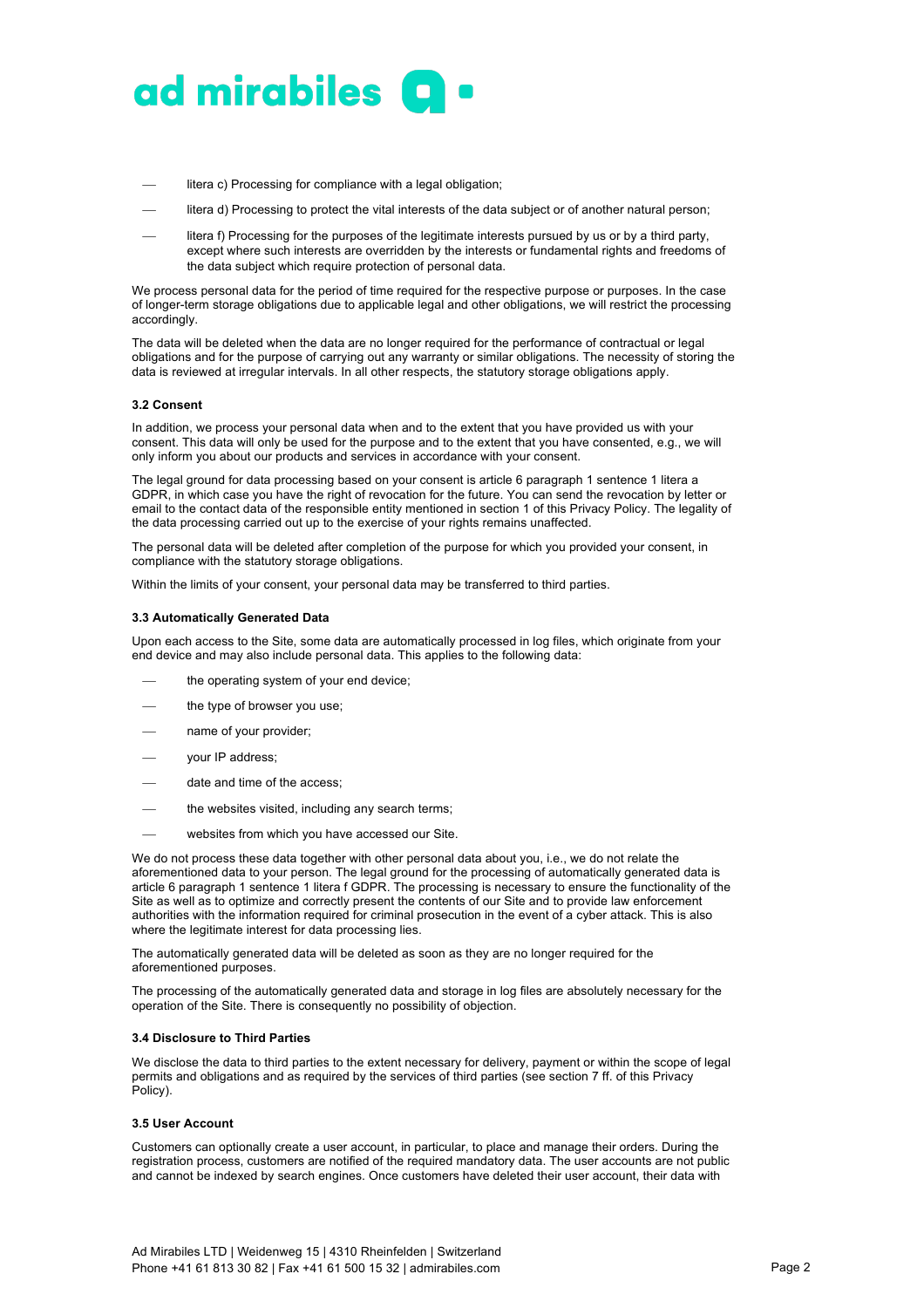

regard to the user account will be deleted, subject to their storage is required for commercial or other legal reasons.

Within the scope of registration and renewed logins and use of our online services, we store the IP address along with the time of the respective customer action. The storage is based on our legitimate interests as well as the customers' interests in protection against misuse and other unauthorized use. These data will not be disclosed to third parties, unless it is necessary to pursue our claims or there is a contractual or legal obligation to do so.

## **4. Your Rights**

#### **4.1 Right to Access**

You have the right to request information about the personal data we hold on you at any time and we will provide you with your personal data via email.

# **4.2 Right to Portability**

Whenever Ad Mirabiles processes your personal data, you have the right to request that your personal data will be transferred to you or to a third party.

#### **4.3 Right to Rectification**

You have the right to request rectification of your personal data if they are incorrect, including the right to have incomplete personal data completed.

# **4.4 Right to Erasure**

You have the right to erase any personal data processed by Ad Mirabiles at any time except for the following situations:

- to comply with a legal obligation,
- for overriding legitimate grounds or
- for the establishment, exercise or defence of legal claims.

# **4.5 Right to Restriction**

You have the right to request that Ad Mirabiles restricts the process of your personal data under the following circumstances:

- If you object to a processing based on Ad Mirabiles' legitimate interest, Ad Mirabiles must restrict all processing of such data pending the verification of the legitimate interest.
- If you have claim that your personal data is incorrect, Ad Mirabiles must restrict all processing of such data pending the verification of the accuracy of the personal data.
- If the processing is unlawful you can oppose the erasure of personal data and instead request the restriction of the use of your personal data.
- If Ad Mirabiles no longer needs the personal data but they are required for you to assert or defend legal claims.

# **4.6 Right to Object to Processing**

You have the right to object to processing of your personal data. Ad Mirabiles will not continue to process the personal data unless we can demonstrate a legitimate ground for the process which overrides your interest and rights, or if the processing serves to assert or defend legal claims.

# **4.7 Right to Revoke a Consent**

You have the right to revoke your consent to the processing of personal data at any time.

## **4.8 Exercising of the Rights Stated Above**

For requests in relation to your rights stated above, you can contact us at any time at info@admirabiles.com the address given in section 1 of this Privacy Policy, as well as for further queries on the subject of data protection.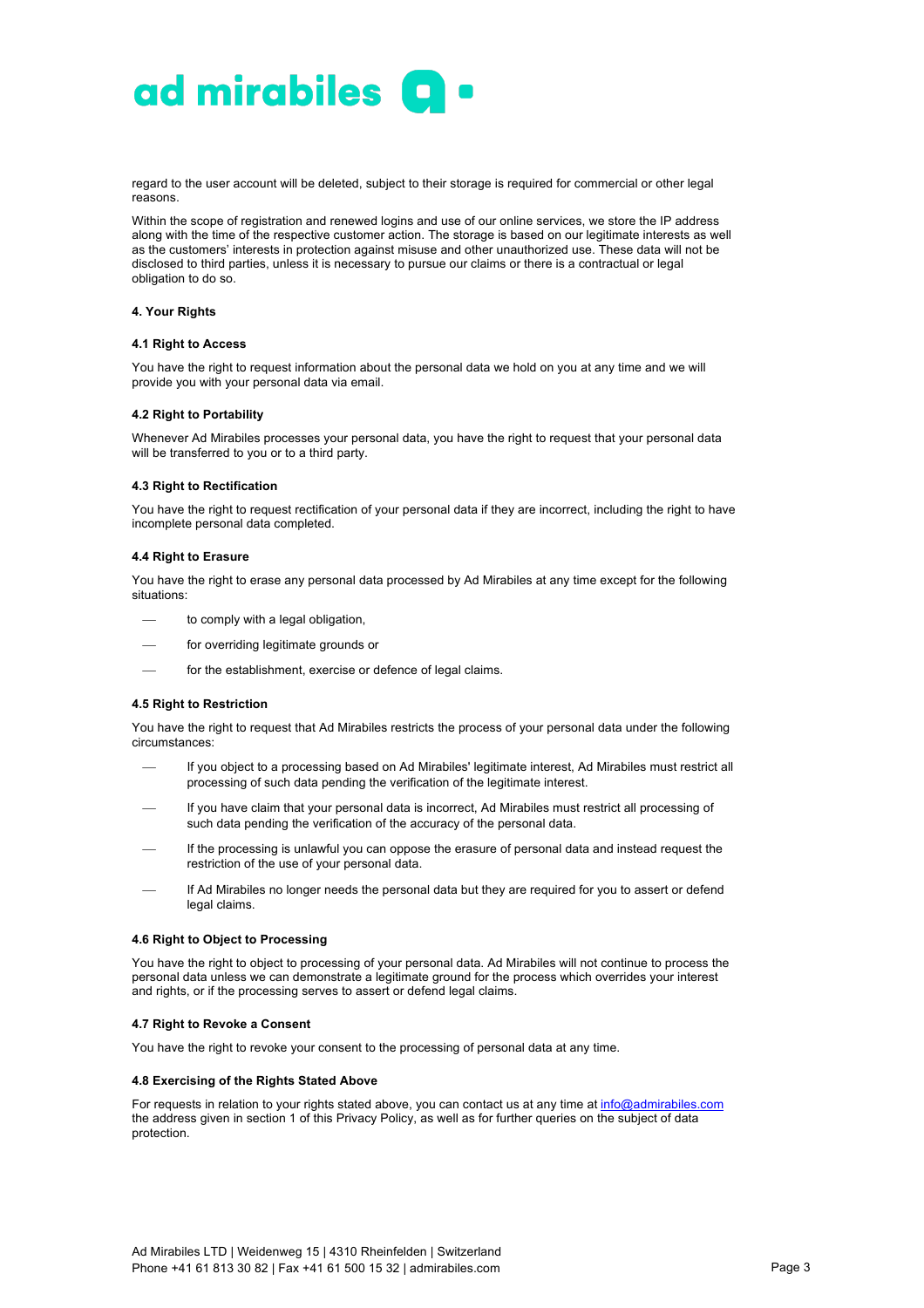

# **4.9 Right to Complain to a Supervisory Authority**

If you consider Ad Mirabiles to process your personal data in an incorrect way you can contact us. You also have the right to turn in a complaint to a competent supervisory authority.

The supervisory authority for data protection in Switzerland, where we are registered, is the Federal Data Protection and Information Commissioner (*Eidgenössischer Datenschutz- und Öffentlichkeitsbeauftragter*), Feldeggweg 1, CH-3003 Bern, +41 (0)58 462 43 95.

For the European Economic Area, the supervisory authority is an independent state authority established by a member state in accordance with article 51 GDPR.

#### **5. Cookies**

This Site uses cookies. These are small text files that enable the storage on the user's end device of specific user-related information while the user is visiting the Site. Cookies serve to make our Site more user-friendly, effective and safer.

Thus, when the user visits the Site at a later date, the Site recognizes whether or not it has already been accessed with this browser. As a result, the Site can be adapted to the needs of the user when accessed again, in particular, and the use of the Site can be statistically evaluated and the presentation of the displayed content can be varied.

You can configure your browser so that you are informed about the setting of cookies and allow cookies only in specific cases, disable cookies for specific cases or generally, and activate the automatic deletion of cookies upon closing the browser. If you disable cookies, the functionality of our Site may be limited.

Cookies that are required to carry out the electronic communication process or to provide certain functions that you have requested (e.g., shopping basket function) are stored on the basis of article 6 paragraph 1 sentence 1 litera f GDPR. We have a legitimate interest in the storage of cookies for the technically error-free and optimized provision of our services. To the extent that other cookies (e.g., cookies for the analysis of user behavior) are stored, these are collected and used on the basis of your consent. The legal basis is article 6 paragraph 1 sentence 1 litera a GDPR. You have the right to revoke your consent at any time.

#### **6. SSL/TLS Encryption**

This Site uses SSL/TLS encryption for security reasons and to protect the transfer of confidential information so that the data you provide to us is not accessible to third parties. You can recognize an encrypted connection by the address line of your browser changing from "http://" to "https://" and by the lock symbol in your browser line.

#### **7. Services by Google**

This Site uses services from Google LLC, such as Google reCAPTCHA, Google Analytics and Google Fonts.

Google Ireland Limited, Gordon House, Barrow Street, Dublin 4, D04 E5W5, Ireland, is the entity responsible for data processing in the European Economic Area and Switzerland. Outside the European Economic Area and Switzerland, Google LLC, 1600 Amphitheatre Parkway, Mountain View, CA 94043, USA is responsible for data processing. Google Ireland Limited and Google LLC are hereinafter referred to as "**Google**".

These services use cookies, among other things, and as a result, data may be transferred not only to servers in the safe states within the meaning of Swiss data protection law, but also to US servers. The USA is not considered a safe country within the meaning of Swiss data protection law. US companies are obliged to surrender personal data to security authorities without you as the data subject being able to take legal action against this. Therefore, it cannot be excluded that US authorities may process, evaluate and permanently store your data on US servers for monitoring purposes. We assume that in this context no personal tracking occurs solely through the use of our Site.

Further information can be found in the Google privacy policy at: https://policies.google.com/privacy?hl=en.

# **8. Google reCAPTCHA**

This Site uses the service Google reCAPTCHA. The query serves the purpose of distinguishing whether the input is made by a human being or by automated, machine generated processing, in order to keep malicious software from engaging in abusive activities on the Site and to stop bots and other automated attacks.

The query includes the transmission of the IP address and any other data required for the service reCAPTCHA to Google. For this purpose, your input will be transmitted to Google and used by Google to evaluate your use of this service. The IP address transmitted by your browser while using reCaptcha will not be merged with your other data by Google. Your data may also be transferred to the USA. By activating the query, you agree to the processing of your data. The processing is based on your consent according article 6 paragraph 1 sentence 1 litera a GDPR. You may revoke your consent at any time. The legality of the data processing carried out up to the revocation remains unaffected.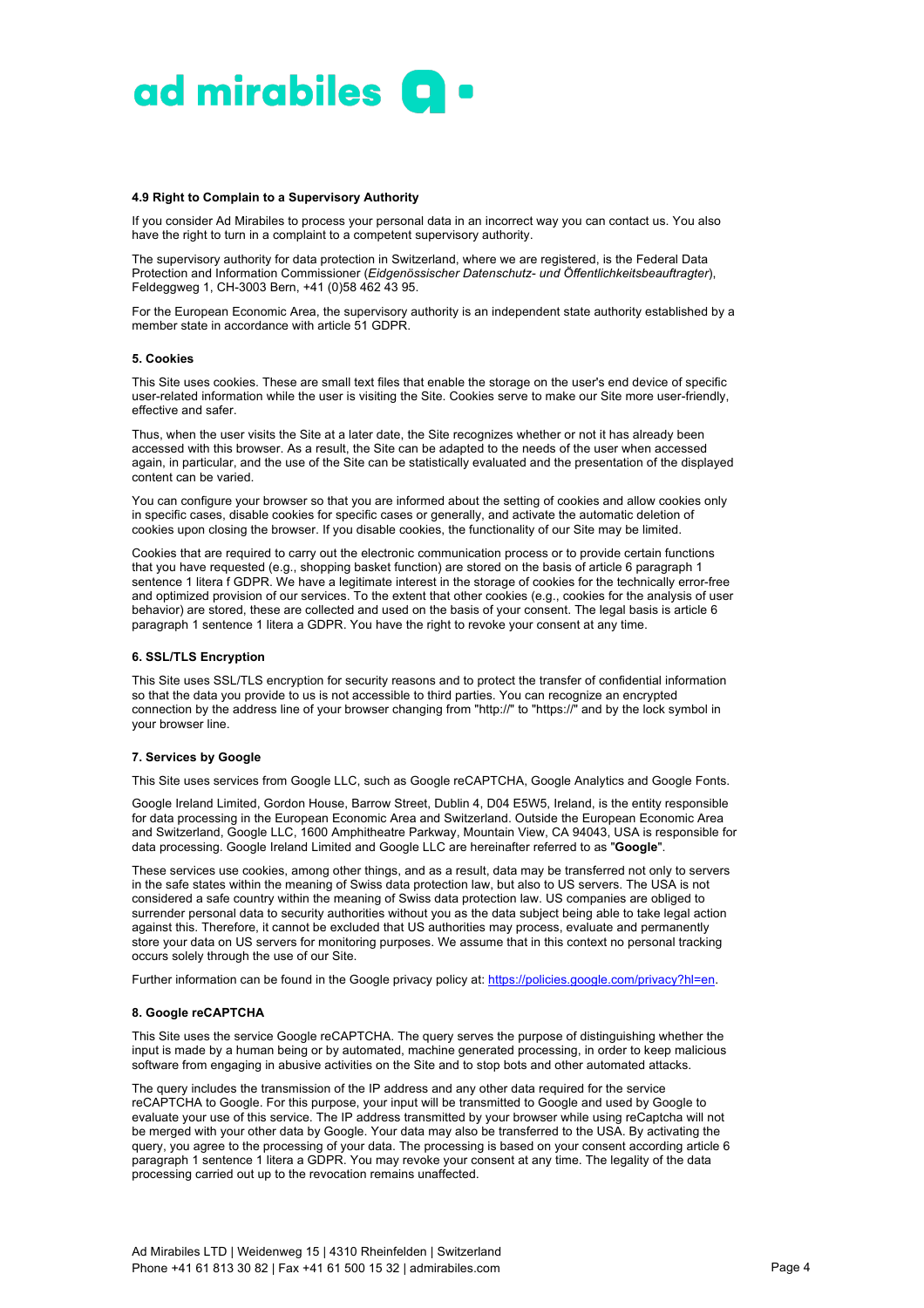

You can find more information about Google reCAPTCHA and the corresponding privacy policy at: https://www.google.com/recaptcha/about/.

## **9. Google Analytics**

This Site uses Google Analytics, a tracking tool used for traffic analysis of websites. We can use the statistics obtained to improve our offer and make it more interesting for you as a user.

The data processing is based on your consent according article 6 paragraph 1 sentence 1 litera a GDPR. You may revoke your consent at any time without affecting the legality of the processing that has taken place on the basis of your consent until revocation. The use of Google Analytics can also be based on article 6 paragraph 1 sentence 1 litera f GDPR. We have a legitimate interest in evaluating your use of the Site and obtaining reports on the Site activity in order to optimize the Site.

Google Analytics uses cookies. The information generated by the cookie about your use of the Site (including your IP address) will be transmitted to and stored by Google. It cannot be excluded that data processing takes place in the USA. The IP address transmitted by your browser using Google Analytics will not be merged with your other data by Google.

You may set your browser to refuse the use of cookies by selecting the appropriate settings, however, please note that you may not be able to use certain features of this Site. You can also restrict the collection of the data generated by the cookie and related to your use of the Site (including your IP address) and the processing of this data by Google by downloading and installing the browser plugin available under the following link: https://tools.google.com/dlpage/gaoptout?hl=en.

You can also use the same link to deactivate the use of Google Analytics. By doing so, a so-called opt-out cookie is stored on your data carrier, which prevents the processing of personal data by Google Analytics. Please note that if you delete all cookies on your end device, these opt-out cookies will also be deleted, which means that you will have to set the opt-out cookies again if you want to continue to block this form of data collection. The opt-out cookies are set per browser and device and must therefore be activated separately for each browser, computer or other device.

You can find more information about Google Analytics and the corresponding privacy policy at: https://support.google.com/analytics/#topic=9143232.

#### **10. Google Fonts**

We use Google Fonts for the visual design of our Site.

To integrate the fonts your browser must connect to a Google server and download the font required for our Site. Google thereby receives the information that our Site was accessed from your IP address.

The IP address transmitted by your browser in the context of Google Fonts will not be merged with your other data by Google.

No cookie is set when the fonts are downloaded from the Google servers.

The data processing is based on article 6 paragraph 1 sentence 1 litera f GDPR in order to ensure a maintenance-free and efficient use of fonts.

You can find more information about Google Fonts and the corresponding privacy policy at: https://fonts.google.com/about

# **11. Copyrights and Trademarks**

The Site located at www.admirabiles.com is a copyrighted work belonging to Ad Mirabiles.

The trademarks, logos or copyrighted materials displayed on the Site are the property of Ad Mirabiles and/or other parties. Users and customers are prohibited from using any trademark, logo or copyrighted material for any purpose without the prior written consent of Ad Mirabiles or such third party which may own the trademarks, logos or copyrighted materials. Users and customers are prohibited from copying, reproducing, modifying, distributing, transmitting, displaying, publishing, selling, licensing, transferring, creating derivative works or using any information obtained on or through the Site for any commercial or public use. Infringement of copyrights leads to criminal liability and, if applicable, compensation for damages and further legal steps.

# **12. Limitation of Liability**

Reasonable efforts have been undertaken to ensure that the information displayed on the Site is current; however, Ad Mirabiles does not warrant the accuracy, reliability or completeness of the information.

Access to, and use of, the Site **and its content is at your own risk.**

Together with our IT partners, we strive to ensure that our Site is free from viruses, worms and other malware. However, we cannot assume any liability for the absence of viruses or other malware on our Site or on linked websites.